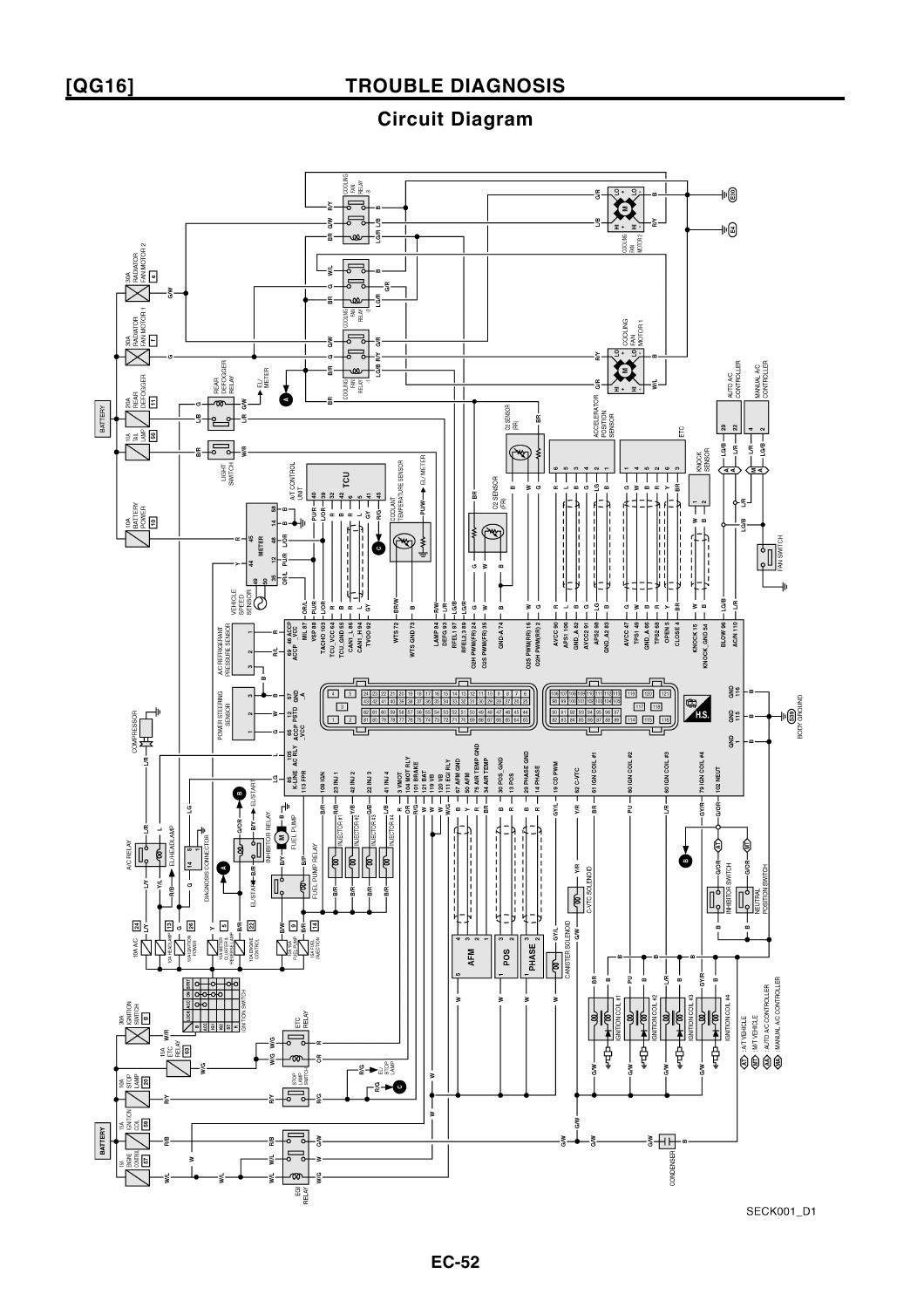**[QG16]**

**FA** 

**RA** 

#### **Trouble Diagnosis (Cont'd)**

#### **ECM Harness Connector Terminal Layout**







| <b>ECM Terminals and Reference Value</b>                                                                                                            | FE        |
|-----------------------------------------------------------------------------------------------------------------------------------------------------|-----------|
| <b>PREPARATION</b>                                                                                                                                  |           |
| 1. ECM is located behind in the left side of the cowl top (behind<br>the strut tower).                                                              | <b>RS</b> |
| For this inspection.                                                                                                                                | AC        |
| 2. Remove ECM harness protector.                                                                                                                    |           |
|                                                                                                                                                     | AV        |
| 3. When disconnecting ECM harness connector, loosen it with<br>levers as far as they will go as shown at right.                                     | EL        |
| 4. Connect a break-out box and Y-cable adapter between the<br>ECM and ECM harness connector.<br>• Use extreme care not to touch 2 pins at one time. | WH        |
| Data is for comparison and may not be exact.                                                                                                        | <b>CL</b> |
|                                                                                                                                                     | МT        |
|                                                                                                                                                     | ΑI        |

#### **ECM Inspection Table**

Specification data are reference values and are measured between each terminal and ground. Pulse signal is measured by CONSULT-II

#### **CAUTION:**

 **Do not use ECM ground terminals when measuring input/output voltage. Doing so may result in damage to the ECM's transistor. Use a ground other than ECM terminals, such as the ground.BR** 

| Terminal | Wire  |                        | Condition            |                        |    |
|----------|-------|------------------------|----------------------|------------------------|----|
| No.      | Color | Item                   |                      | Data (DC Voltage)      | 97 |
|          | В     | ECM ground             | [Engine is running]  | Engine ground          |    |
|          |       |                        | Idle speed           |                        |    |
| 3        | R     | Throttle control motor | [Ignition switch ON] | <b>BATTERY VOLTAGE</b> | BТ |
|          |       | power supply           |                      | $(11 - 14V)$           |    |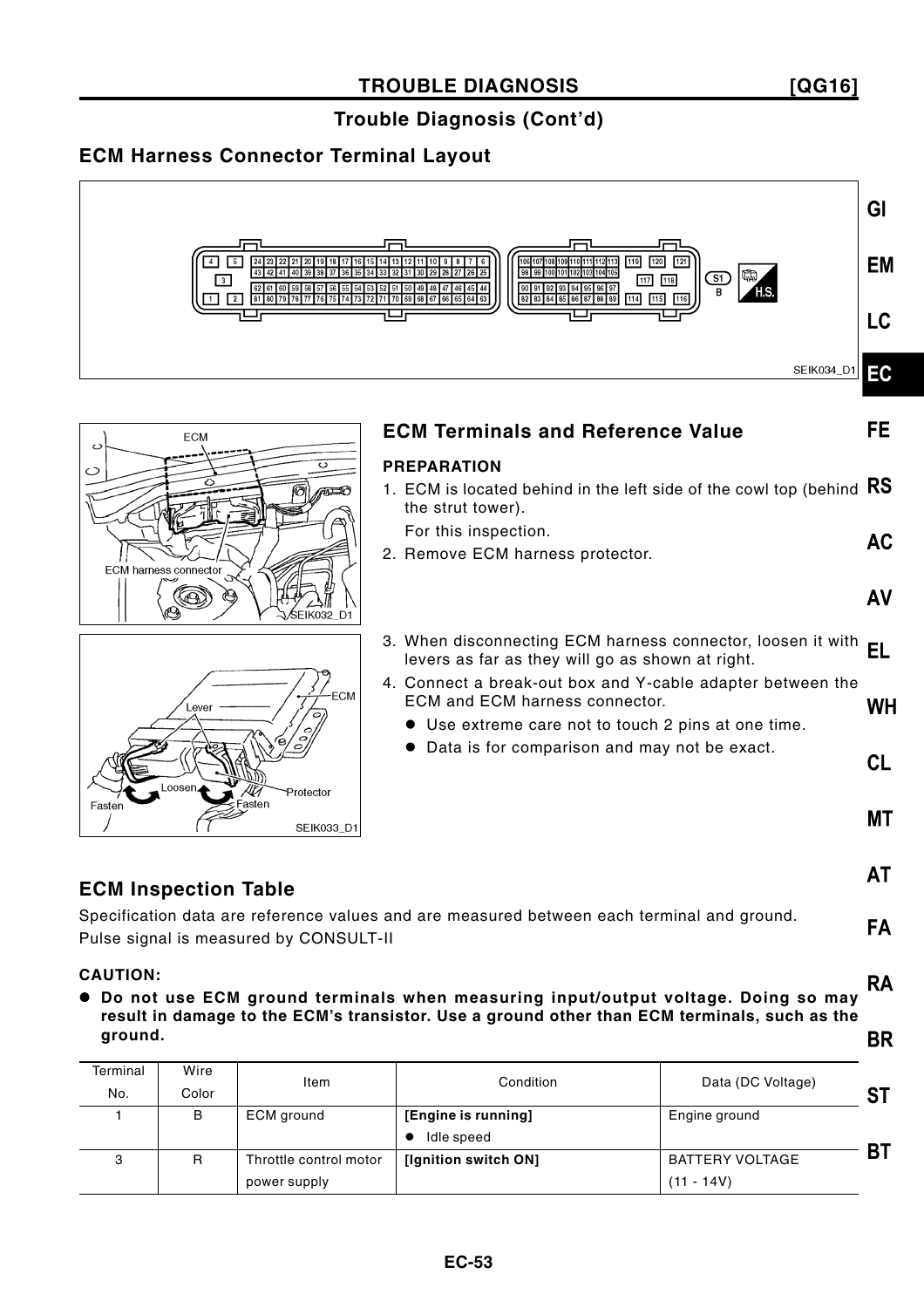**[QG16]**

### **TROUBLE DIAGNOSIS**

| <b>Terminal No</b> | Wire<br>Color | Item                                | Condition                                                                                                                                             | Data (DC Voltage)                                                                                        |
|--------------------|---------------|-------------------------------------|-------------------------------------------------------------------------------------------------------------------------------------------------------|----------------------------------------------------------------------------------------------------------|
| 4                  | <b>BR</b>     | Throttle control motor<br>(Close)   | [Ignition switch ON]<br>Engine stopped<br>Gear position is 1st (M/T models)<br>٠<br>Gear position is D (A/T models)<br>Accelerator pedal is releasing | $0 \sim 14$ V $\star$<br>$\geq$ 5 V/Div<br>1 ms/Div T                                                    |
| $\mathbf 5$        | Υ             | Throttle control motor<br>(Open)    | [Ignition switch ON]<br>Engine stopped<br>Gear position is 1st (M/T models)<br>Gear position is D (A/T models)<br>Accelerator pedal is depressing     | $0 \sim 14$ V $\star$<br>$> 5$ V/Div<br>1 ms/Div T                                                       |
| 12                 | W             | Power steering<br>pressure sensor   | [Engine is running]<br>Steering wheel is being turned<br>$\bullet$<br>[Engine is running]<br>Steering wheel is not being turned                       | $0.5 - 5.0 V$<br>$0.4 - 0.8 V$                                                                           |
| 13                 | $\mathsf R$   | Crankshaft position<br>sensor (POS) | [Engine is running]<br>Warm-up condition<br>Idle speed<br>[Engine is running]<br>Engine speed is 2,000 rpm<br>$\bullet$                               | Approximately 3.0 V ★<br>1 ms/Div $T$<br>>> 5 V/Div<br>Approximately 3.0 V ★<br>>> 5.0 V/Div<br>1 ms/Div |
| 14                 | $\mathsf{R}$  | Camshaft position<br>sensor (PHASE) | [Engine is running]<br>Warm-up condition<br>Idle speed<br>[Engine is running]                                                                         | $1.0 - 4.0 \star$<br>₩<br>$\gg$ 5.0 V/Div<br>20 ms/Div<br>$1.0 \sim 4.0$ ★                               |
|                    |               |                                     | Engine speed is 2,000 rpm<br>$\bullet$                                                                                                                | >> 5.0 V/Div 20 ms/Div T                                                                                 |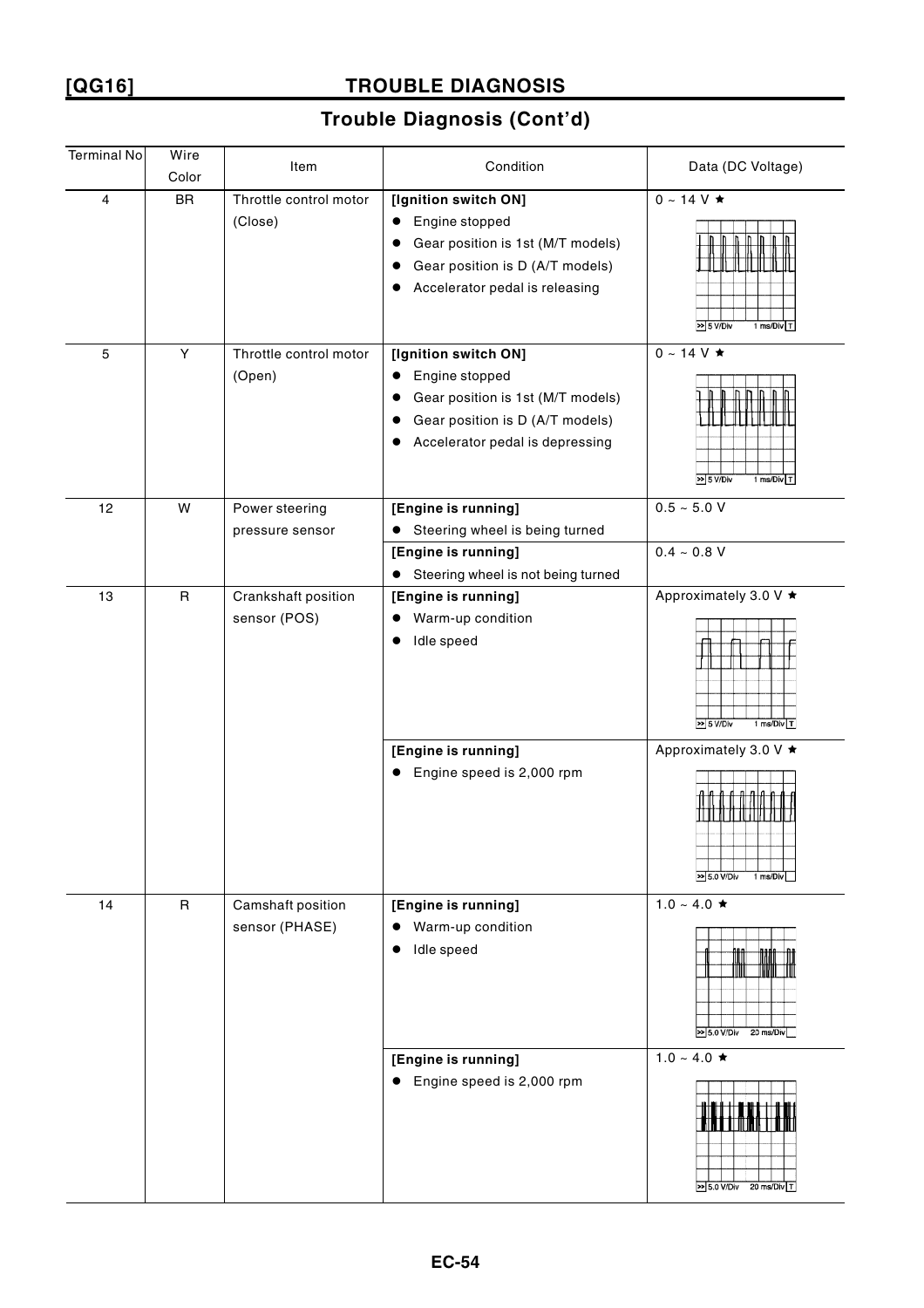# **TROUBLE DIAGNOSIS**

**[QG16]**

| <b>Terminal No</b> | Wire  |                          |                                              |                                                     |           |
|--------------------|-------|--------------------------|----------------------------------------------|-----------------------------------------------------|-----------|
|                    | Color | Item                     | Condition                                    | Data (DC Voltage)                                   |           |
| 15                 | W     | Knock sensor             | [Engine is running]                          | Approximately 2.5 V                                 |           |
|                    |       |                          | · Idle speed                                 |                                                     | GI        |
| 16                 | W     | Heated oxygen sensor     | [Engine is running]                          | Approximately $0 \sim 1$ V                          |           |
|                    |       | $\overline{c}$           | · Idle speed                                 |                                                     | EM        |
| 19                 | GY/L  | EVAP canister purge      | [Engine is running]                          | <b>BATTERY VOLTAGE</b>                              |           |
|                    |       | volume control           | · Idle speed                                 | $(11 - 14 V) \star$                                 |           |
|                    |       | solenoid valve           |                                              |                                                     | LC.       |
|                    |       |                          |                                              |                                                     |           |
|                    |       |                          |                                              |                                                     | EC        |
|                    |       |                          |                                              |                                                     |           |
|                    |       |                          |                                              | >10.0V/Div 50 ms/Div                                | FE.       |
|                    |       |                          | [Engine is running]                          | Approximately 10 V ★                                |           |
|                    |       |                          | Engine speed is about 2,000 rpm<br>$\bullet$ |                                                     |           |
|                    |       |                          | (More than 100 seconds after                 |                                                     | <b>RS</b> |
|                    |       |                          | starting engine)                             |                                                     |           |
|                    |       |                          |                                              |                                                     |           |
|                    |       |                          |                                              |                                                     | <b>AC</b> |
|                    |       |                          |                                              | $\sqrt{10.0 \text{ V/Div} + 50 \text{ ms/Div} + 1}$ |           |
| 22                 | G/B   | Injector No. 3           | [Engine is running]                          | <b>BATTERY VOLTAGE</b>                              | AV        |
| 23                 | R/B   | Injector No. 1           | Warm-up condition<br>$\bullet$               | $(11 - 14 V) \star$                                 |           |
| 41                 | L/B   | Injector No. 4           | Idle speed<br>$\bullet$                      |                                                     | EL        |
| 42                 | Y/B   | Injector No. 2           |                                              |                                                     |           |
|                    |       |                          |                                              |                                                     |           |
|                    |       |                          |                                              |                                                     | <b>WH</b> |
|                    |       |                          |                                              | $\gg$ 10.0 V/Div 50 ms/Div T                        |           |
|                    |       |                          | [Engine is running]                          | <b>BATTERY VOLTAGE</b>                              | CL        |
|                    |       |                          | • Warm-up condition                          | $(11 - 14 V) \star$                                 |           |
|                    |       |                          | Engine speed is 2,000 rpm<br>$\bullet$       |                                                     |           |
|                    |       |                          |                                              |                                                     | <b>MT</b> |
|                    |       |                          |                                              |                                                     |           |
|                    |       |                          |                                              |                                                     |           |
|                    |       |                          |                                              | >> 10.0 V/Div 50 ms/Div T                           | AT        |
| 24                 | G     | Heated oxygen sensor     | [Engine is running]                          | Approximately 7.0 V ★                               |           |
|                    |       | 1 heater                 | Warm-up condition                            |                                                     | <b>FA</b> |
|                    |       |                          | Engine speed is below 3,600 rpm              |                                                     |           |
|                    |       |                          |                                              |                                                     | <b>RA</b> |
|                    |       |                          |                                              |                                                     |           |
|                    |       |                          |                                              | >10.0 V/Div 50 ms/Div T                             |           |
|                    |       |                          |                                              |                                                     | <b>BR</b> |
|                    |       |                          | [Ignition switch "ON"]                       | <b>BATTERY VOLTAGE</b>                              |           |
|                    |       |                          | Engine stopped.<br>$\bullet$                 | $(11 - 14 V)$                                       | <b>ST</b> |
|                    |       |                          | [Engine is running]                          |                                                     |           |
|                    |       |                          | • Engine speed is above 3,600 rpm            |                                                     |           |
| 29                 | B     | Camshaft position sensor | [Engine is running]                          | Approximately 0 V                                   | ВT        |
|                    |       | (PHASE) ground           | · Idle speed                                 |                                                     |           |
| 30                 | B     | Camshaft position        | [Engine is running]                          | Approximately 0 V                                   |           |
|                    |       | sensor (POS) ground      | Idle speed                                   |                                                     |           |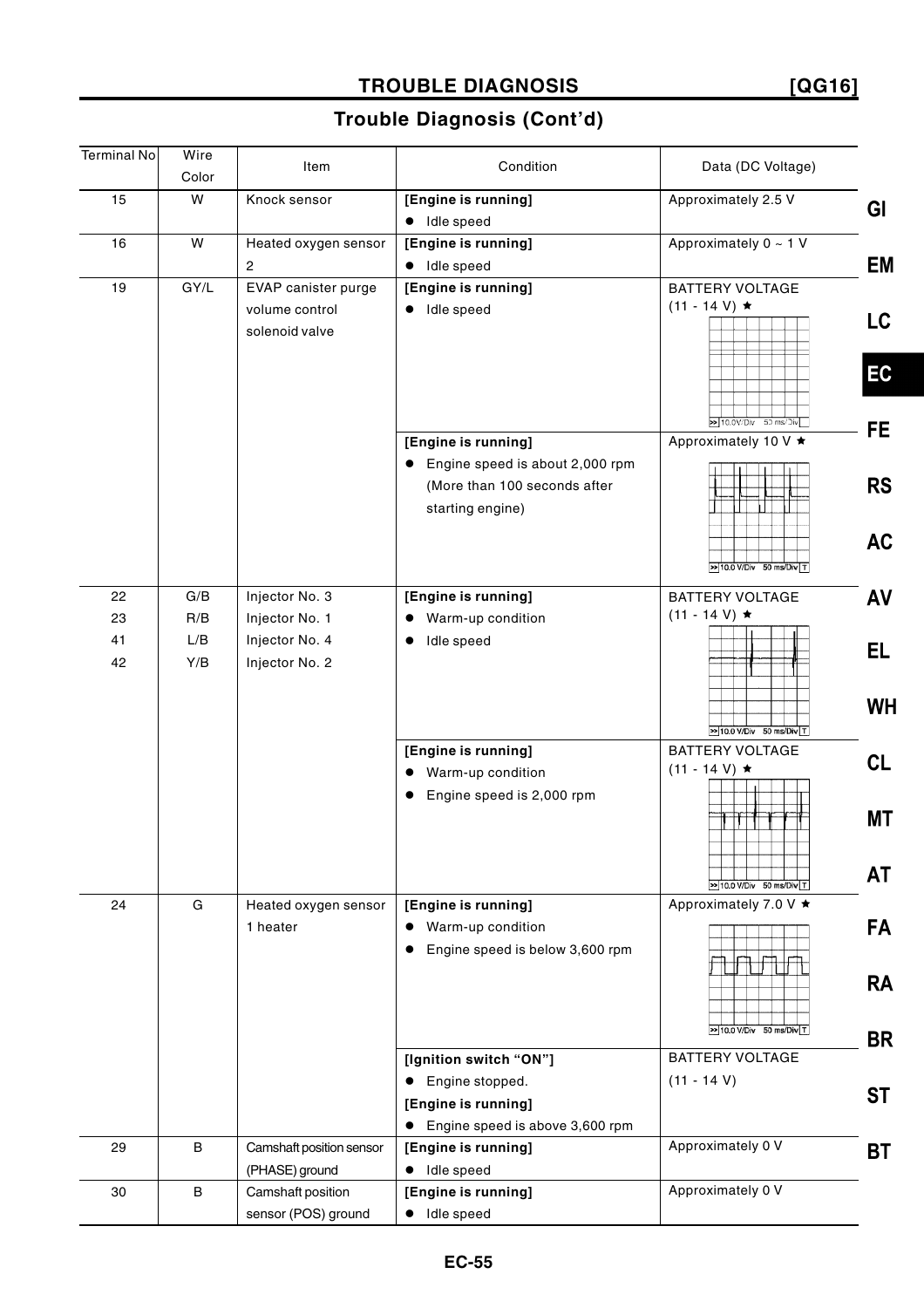# **[QG16] TROUBLE DIAGNOSIS**

| <b>Terminal No</b>   | Wire<br>Color           | Item                                                                                                                                                                                    | Condition                                                                                                                                           | Data (DC Voltage)                                                                |
|----------------------|-------------------------|-----------------------------------------------------------------------------------------------------------------------------------------------------------------------------------------|-----------------------------------------------------------------------------------------------------------------------------------------------------|----------------------------------------------------------------------------------|
| 34                   | <b>BR</b>               | Intake air temperature<br>sensor                                                                                                                                                        | [Engine is running]                                                                                                                                 | Approximately 0 - 4.8 V<br>Output voltage varies with<br>intake air temperature. |
| 35                   | W                       | Heated oxygen sensor<br>1                                                                                                                                                               | [Engine is running]<br>Warm-up condition<br>Engine speed is 2,000 rpm                                                                               | 0 - Approximately 1.0 V<br>(Periodically change)                                 |
| 46                   | $\mathsf{R}$            | Sensor power supply<br>(Refrigerant pressure                                                                                                                                            | [Ignition switch ON]                                                                                                                                | Approximately 5 V                                                                |
| 47                   | G                       | sensor)<br>Sensor power supply                                                                                                                                                          | [Ignition switch ON]                                                                                                                                | Approximately 5 V                                                                |
| 49                   | W                       | (Throttle position<br>sensor)<br>Throttle position sensor<br>$\mathbf{1}$                                                                                                               | [Ignition switch ON]<br>Engine stopped<br>Gear position is 1st (M/T models)<br>Gear position is D (A/T models)<br>Accelerator pedal fully released  | More than 0.36 V                                                                 |
|                      |                         |                                                                                                                                                                                         | [Ignition switch ON]<br>Engine stopped<br>Gear position is 1st (M/T models)<br>Gear position is D (A/T models)<br>Accelerator pedal fully depressed | Less than 4.75 V                                                                 |
| 50                   | Υ                       | Mass air flow sensor                                                                                                                                                                    | [Engine is running]<br>Warm-up condition<br>Idle speed<br>[Engine is running]<br>Warm-up condition                                                  | Approximately 1.0 - 1.7 V<br>Approximately 1.5 - 2.1 V                           |
| 54                   | B                       |                                                                                                                                                                                         | Engine speed is 2,500 rpm<br>[Engine is running]<br>Idle speed                                                                                      | Approximately 0 V                                                                |
| 57                   | B                       | Sensor ground (Knock<br>sensor shield circuit)<br>Sensors' ground (Power                                                                                                                | [Engine is running]<br>Warm-up condition<br>Idle speed                                                                                              | Approximately 0 V                                                                |
| 60<br>61<br>79<br>80 | L/R<br>BR<br>GY/R<br>PU | steering pressure<br>sensor/Refrigerant<br>pressure sensor/ASCD<br>steering switch)<br>Ignition signal No. 3<br>Ignition signal No. 1<br>Ignition signal No. 4<br>Ignition signal No. 2 | [Engine is running]<br>Warm-up condition<br>Idle speed<br>[Engine is running]                                                                       | Approximately 0 - 0.1 V ★<br>>> 2.0 V/Div 50 ms/Div<br>Approximately 0 - 0.1 V ★ |
|                      |                         |                                                                                                                                                                                         | Warm-up condition<br>Engine speed is 2,000 rpm                                                                                                      | $> 2.0 V/Div$ 50 ms/Div                                                          |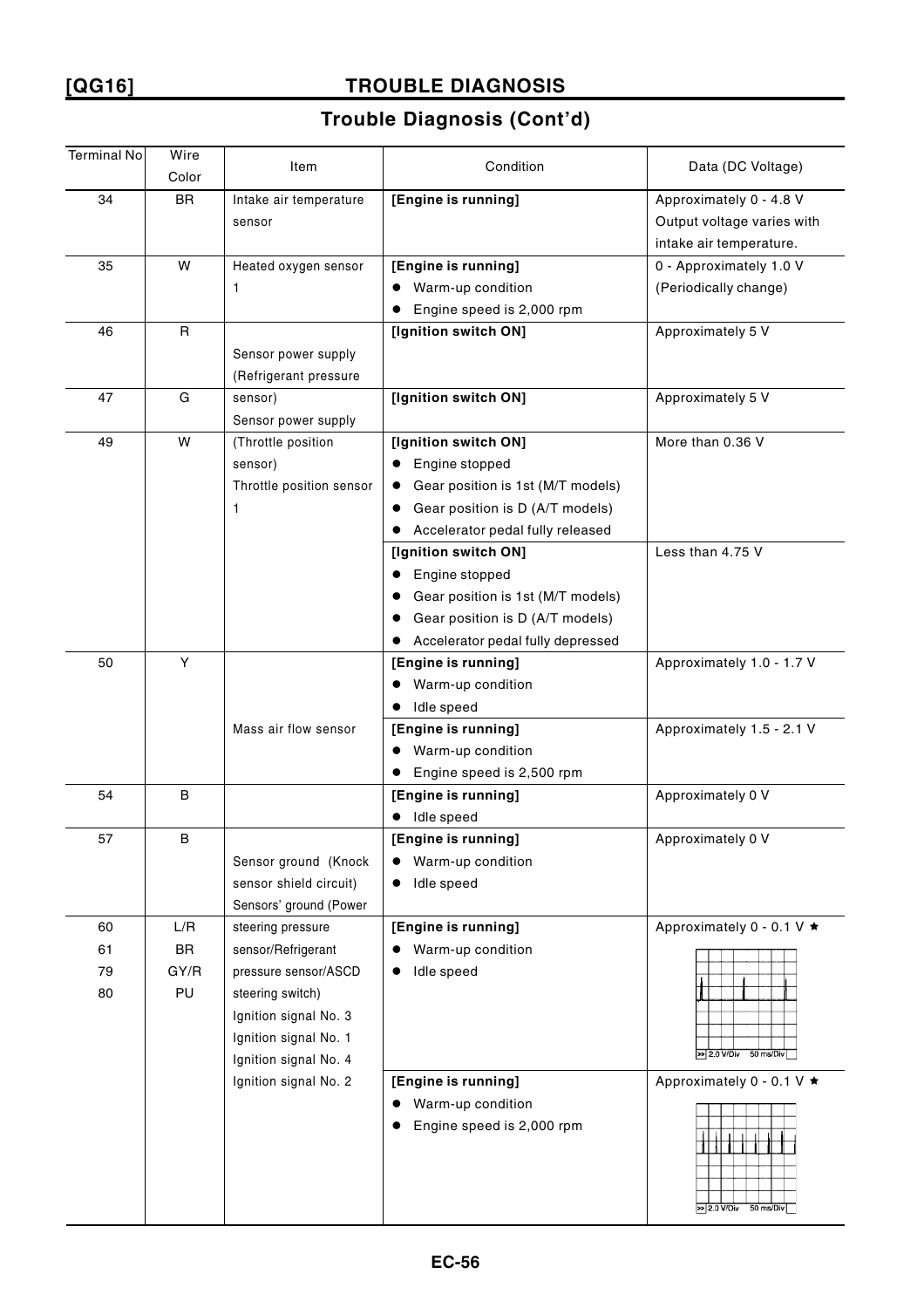### **TROUBLE DIAGNOSIS [QG16]**

| <b>Terminal No</b> | Wire         |                         | Condition                                      |                             |           |
|--------------------|--------------|-------------------------|------------------------------------------------|-----------------------------|-----------|
|                    | Color        | Item                    |                                                | Data (DC Voltage)           |           |
| 62                 | Y/R          | Intake valve timing     | [Engine is running]                            | <b>BATTERY VOLTAGE</b>      | GI        |
|                    |              | control solenoid valve  | • Warm-up condition                            | $(11 - 14 V) \star$         |           |
|                    |              |                         | Idle speed<br>$\bullet$                        |                             |           |
|                    |              |                         | [Engine is running]                            | $7 - 10V \star$             | EM        |
|                    |              |                         | • Warm-up condition                            |                             |           |
|                    |              |                         | When revving engine up to 2,000                |                             |           |
|                    |              |                         | rpm quickly                                    | <u>ANTANAAN</u>             | LC        |
|                    |              |                         |                                                |                             |           |
|                    |              |                         |                                                |                             | EC        |
|                    |              |                         |                                                | >> 10.0 V/Div               |           |
| 65                 | G            | Sensor power supply     | [Ignition switch ON]                           | Approximately 5 V           |           |
|                    |              | (Power steering         |                                                |                             | FE.       |
|                    |              | pressure sensor)        |                                                |                             |           |
| 66                 | B            | Sensor ground (Throttle | [Engine is running]                            | Approximately 0 V           | <b>RS</b> |
|                    |              | position sensor)        | • Warm-up condition                            |                             |           |
|                    |              |                         | Idle speed                                     |                             |           |
| 67                 | B            | Sensor ground (Mass     | [Engine is running]                            | Approximately 0 V           | <b>AC</b> |
|                    |              | air flow sensor)        | • Warm-up condition                            |                             |           |
|                    |              |                         | • Idle speed                                   |                             | AV        |
| 68                 | $\mathsf{R}$ | Throttle position       | [Ignition switch ON]                           | Less than 4.75 V            |           |
|                    |              | sensor <sub>2</sub>     | Engine stopped                                 |                             |           |
|                    |              |                         | Gear position is 1st (M/T models)<br>$\bullet$ |                             | EL        |
|                    |              |                         | Gear position is D (A/T models)<br>$\bullet$   |                             |           |
|                    |              |                         | • Accelerator pedal fully released             |                             | <b>WH</b> |
|                    |              |                         | [Ignition switch ON]                           | More than 0.36 V            |           |
|                    |              |                         | • Engine stopped                               |                             |           |
|                    |              |                         | Gear position is 1st (M/T models)<br>$\bullet$ |                             | CL        |
|                    |              |                         | Gear position is D (A/T models)<br>$\bullet$   |                             |           |
|                    |              |                         | • Accelerator pedal fully depressed            |                             | МT        |
| 69                 | R/L          | Refrigerant pressure    | [Engine is running]                            | Approximately 1.0 - 4.0 V ★ |           |
|                    |              | sensor                  | • Warm-up condition                            |                             |           |
|                    |              |                         | Both A/C switch and blower switch              |                             | AT        |
|                    |              |                         | are ON (Compressor operates.)                  |                             |           |
| 72                 | BR/W         | Engine coolant          | [Engine is running]                            | Approximately 0 - 4.8 V     | <b>FA</b> |
|                    |              | temperature sensor      |                                                | Output voltage varies with  |           |
|                    |              |                         |                                                | engine coolant temperature. |           |
| 73                 | B            | Sensor ground           | [Engine is running]                            | Approximately 0 V           | <b>RA</b> |
|                    |              | (Engine coolant         | • Warm-up condition                            |                             |           |
|                    |              | temperature sensor)     | Idle speed<br>$\bullet$                        |                             | <b>BR</b> |
| 74                 | $\sf B$      | Heated oxygen sensor    | [Engine is running]                            | Approximately 0 V           |           |
|                    |              | ground                  | • Warm-up condition                            |                             |           |
|                    |              |                         | Idle speed<br>$\bullet$                        |                             | <b>ST</b> |
| 75                 | R            | Sensor ground (Intake   | [Engine is running]                            | Approximately 0 V           |           |
|                    |              | air temperature         | Warm-up condition<br>$\bullet$                 |                             | ВT        |
|                    |              | sensor)                 | • Idle speed                                   |                             |           |
|                    |              |                         |                                                |                             |           |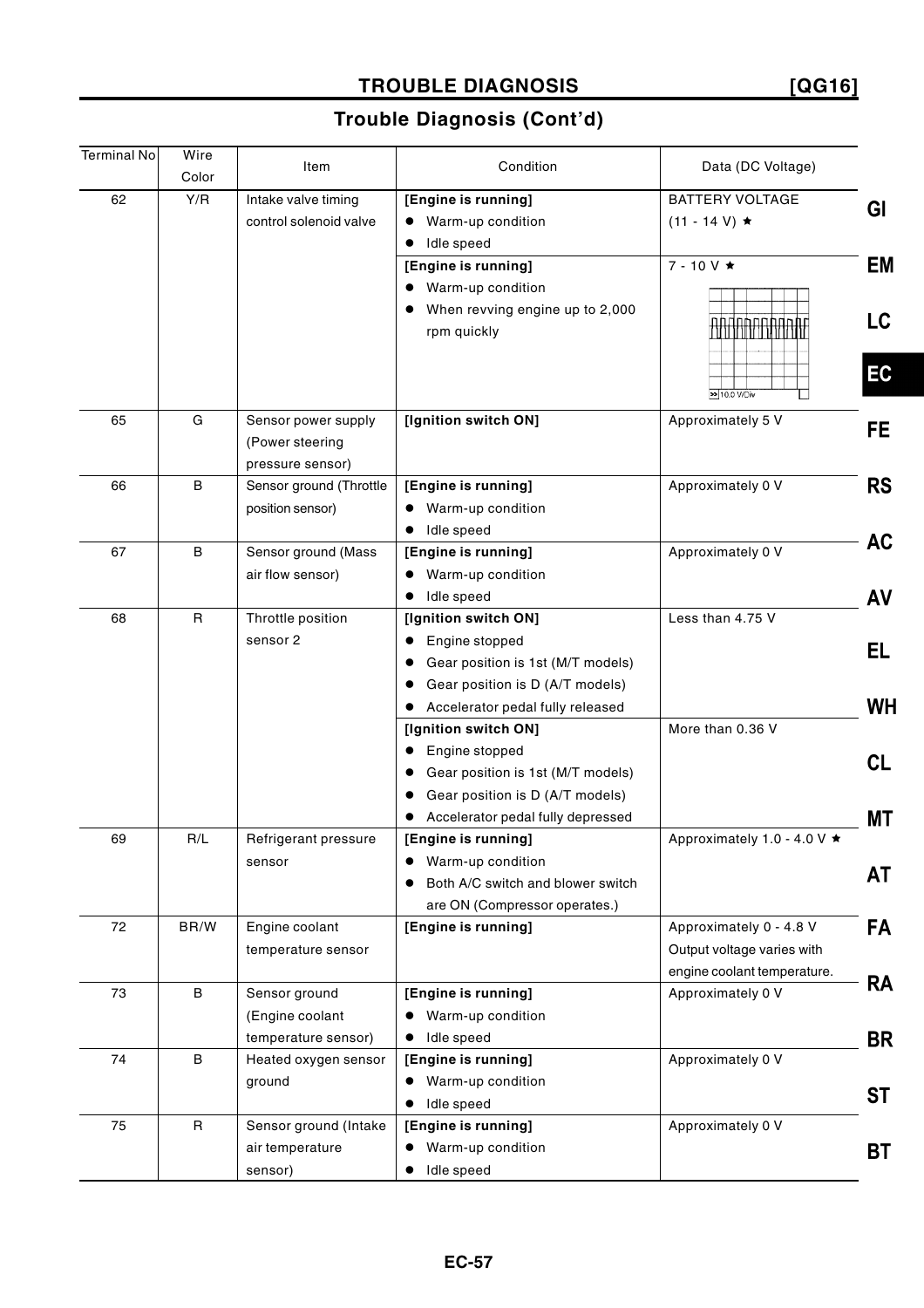# **[QG16] TROUBLE DIAGNOSIS**

| <b>Terminal No</b> | Wire        | Item                             | Condition                                | Data (DC Voltage)           |
|--------------------|-------------|----------------------------------|------------------------------------------|-----------------------------|
|                    | Color       |                                  |                                          |                             |
| 82                 | B           | Sensor ground Accelerator        | [Engine is running]                      | Approximately 0 V           |
|                    |             | pedal position sensor 1)         | Warm-up condition                        |                             |
| 83                 | B           | Sensor ground Accelerator        | Idle speed                               |                             |
|                    |             | pedal position sensor 2)         |                                          |                             |
| 84                 | R/W         | Electrical load signal           | Lighting switch is ON                    | BATTERY VOLTAGE (11 - 14 V) |
|                    |             | (Headlamp signal)                | Lighting switch is OFF                   | Approximately 0 V           |
| 85                 | LG          | <b>DATA link connector</b>       | CONSULT-II is disconnected.              | Approximately 0 V           |
|                    |             | (K-Line)                         | CONSULT-II is connected.                 | BATTERY VOLTAGE (11 - 14 V) |
| 86                 | $\mathsf R$ | CAN communication line           | During communication between ECU and TCU | Approximately 2.3 V         |
| 87                 | OR/L        | MIL drive signal                 | MIL (mulfunction indicator lamp) ON      | Approximately 0 V           |
|                    |             |                                  | MIL (mulfunction indicator lamp) OFF     | Approximately 11 - 14 V     |
| 88                 | PU/R        | Vehicle speed input signal       | Engine stopped<br>$\bullet$              | 0 - Approximately 12 V      |
|                    |             |                                  | Gear position is Neutral (M/T models)    | (Periodically change)       |
|                    |             |                                  | Gear position is P or N (A/T             |                             |
|                    |             |                                  | models) (while turning the wheel)        |                             |
|                    |             |                                  | Lift the drive wheel                     | 0 - Approximately 12 V      |
|                    |             |                                  | Gear position is any drive gear (M/      | (Periodically change)       |
|                    |             |                                  | T models)                                | (V)                         |
|                    |             |                                  | Gear position is D (A/T models)          |                             |
|                    |             |                                  |                                          |                             |
|                    |             |                                  |                                          | 500ms                       |
|                    |             |                                  |                                          |                             |
| 89                 | LG/R        | Cooling fan relay (High)         | Cooling fan is operating                 | Approximately 0 V           |
|                    |             |                                  | Cooling fan is not operating             | BATTERY VOLTAGE (11 - 14 V) |
| 90                 | R           | Sensor power supply (Accelerator | [Ignition switch ON]                     | Approximately 5V            |
|                    |             | pedal position sensor 1)         |                                          |                             |
| 91                 | G           | Sensor power supply (Accelerator |                                          |                             |
|                    |             | pedal position sensor 2)         |                                          |                             |
| 92                 | GY          | Engine and automatic             | Same with TPS 1 sensor input value       |                             |
|                    |             | transaxle integrated control     |                                          |                             |
| 93                 | L/R         | Electrical load signal (Rear     | Rear window defogger switch is ON        | BATTERY VOLTAGE (11 - 14 V) |
|                    |             | window defogger signal)          | Rear window defogger switch is OFF       | Approximately 0 V           |
| 94                 | L           | CAN communication line           | During communication between ECU and TCU | Approximately 2.8 V         |
| 96                 | LG/B        | Heater fan switch signal         | [ignition switch ON]                     | Approximately 0 V           |
|                    |             |                                  | Heater fan control switch is ON          |                             |
|                    |             |                                  | [ignition switch ON]                     | BATTERY VOLTAGE (11 - 14 V) |
|                    |             |                                  | Heater fan control switch is OFF         |                             |
| 97                 | LG/B        | Cooling fan relay (Low)          | [Engine is running]                      | Approximately 1 V           |
|                    |             |                                  | Cooling fan is operating                 |                             |
|                    |             |                                  | [Engine is running]                      | BATTERY VOLTAGE (11 - 14 V) |
|                    |             |                                  | Cooling fan is not operating             |                             |
| 98                 | LG          | Accelerator pedal position       | [Ignition switch ON]                     | Approximately 0.5 V         |
|                    |             | sensor                           | Engine stopped                           |                             |
|                    |             |                                  | Accelerator pedal fully released         |                             |
|                    |             |                                  | [Ignition switch ON]                     | Approximately 2.3 V         |
|                    |             |                                  | Engine stopped                           |                             |
|                    |             |                                  | Accelerator pedal fully depressed        |                             |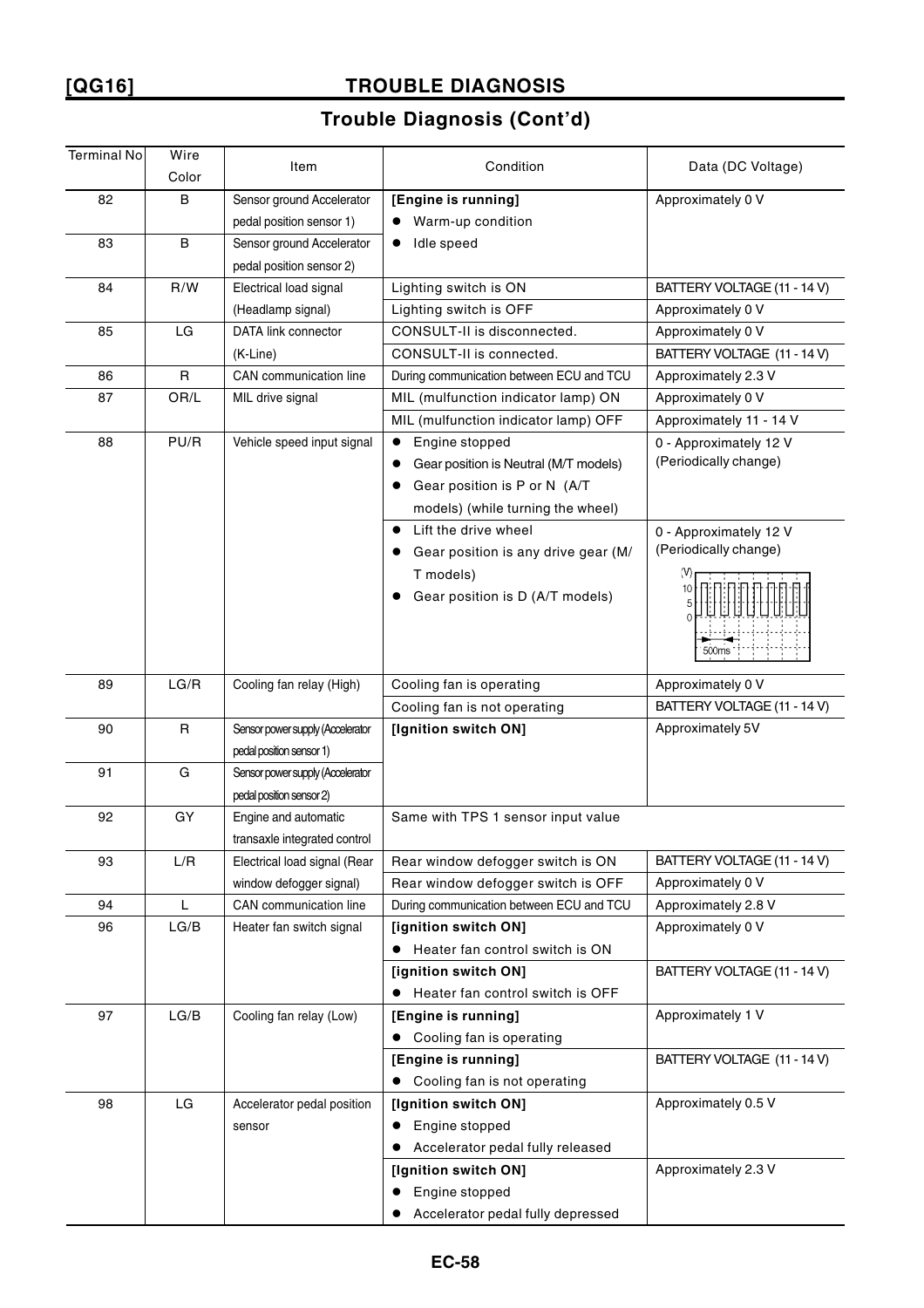### **TROUBLE DIAGNOSIS**

**[QG16]**

| <b>Terminal No</b> | Wire  |                        | Condition                                         |                             |           |
|--------------------|-------|------------------------|---------------------------------------------------|-----------------------------|-----------|
|                    | Color | Item                   |                                                   | Data (DC Voltage)           |           |
| 101                | R/G   | Stop lamp switch       | [Ignition switch OFF]                             | Approximately 0 V           | GI        |
|                    |       |                        | • Brake pedal fully released                      |                             |           |
|                    |       |                        | [Ignition switch OFF]                             | BATTERY VOLTAGE (11 - 14 V) |           |
|                    |       |                        | • Brake pedal fully depressed                     |                             | EM        |
| 102                | G/OR  | PNP switch             | [Ignition switch ON]                              | Approximately 0 V           |           |
|                    |       |                        | Engine stopped<br>$\bullet$                       |                             | LC.       |
|                    |       |                        | Gear position is Neutral (M/T models)             |                             |           |
|                    |       |                        | Gear position is P or N (A/T models)<br>$\bullet$ |                             |           |
|                    |       |                        | [Ignition switch ON]                              | Approximately 5 V           | EC        |
|                    |       |                        | Engine stopped                                    |                             |           |
|                    |       |                        | Except the above gear position                    |                             | FE        |
| 104                | OR    | Throttle control motor | [Ignition switch OFF]                             | BATTERY VOLTAGE (11 - 14 V) |           |
|                    |       | relay                  | [Ignition switch ON]                              | Approximately 0 V           |           |
| 105                | L     | Air conditioner relay  | [Engine is running]                               | Approximately 0 V           | <b>RS</b> |
|                    |       |                        | Both A/C switch and blower switch                 |                             |           |
|                    |       |                        | are ON (Compressor operates)                      |                             |           |
|                    |       |                        | [Engine is running]                               | BATTERY VOLTAGE (11 - 14 V) | AC        |
|                    |       |                        | • A/C switch is OFF                               |                             |           |
| 106                | L     | Accelerator pedal      | [Ignition switch ON]                              | $0.5 - 1.0 V$               | AV        |
|                    |       | position sensor 1      | • Engine stopped                                  |                             |           |
|                    |       |                        | • Accelerator pedal fully released                |                             | EL        |
|                    |       |                        | [Ignition switch ON]                              | $3.9 - 4.7 V$               |           |
|                    |       |                        | Engine stopped<br>$\bullet$                       |                             |           |
|                    |       |                        | • Accelerator pedal fully depressed               |                             | <b>WH</b> |
| 109                | B/R   | Ignition switch        | [Ignition switch OFF]                             | Approximately 0 V           |           |
|                    |       |                        | [Ignition switch ON]                              | BATTERY VOLTAGE (11 - 14 V) | CL        |
| 110                | L/R   | Air conditioner switch | [Engine is running]                               | Approximately 0 V           |           |
|                    |       | signal                 | • Both A/C switch and blower switch               |                             |           |
|                    |       |                        | are ON                                            |                             | МT        |
|                    |       |                        | [Engine is running]                               | BATTERY VOLTAGE (11 - 14 V) |           |
|                    |       |                        | • A/C switch is OFF                               |                             |           |
| 111                | W/G   | EGI relay              | [Engine is running]                               | Approximately 0 V           | AT        |
|                    |       |                        | [Ignition switch OFF]                             |                             |           |
|                    |       |                        | $\bullet$ For a 4 seconds after turning           |                             | FA        |
|                    |       |                        | ignition switch OFF                               |                             |           |
|                    |       |                        | [Ignition switch OFF]                             | BATTERY VOLTAGE (11 - 14 V) | <b>RA</b> |
|                    |       |                        | • More than a 4 seconds passed                    |                             |           |
|                    |       |                        | after turning ignition switch OFF                 |                             |           |
| 113                | B/P   | Fuel pump relay        | [Ignition switch ON]                              | Approximately 0 V           | <b>BR</b> |
|                    |       |                        | • For 1 second after turning ignition             |                             |           |
|                    |       |                        | switch ON                                         |                             |           |
|                    |       |                        | [Engine is running]                               | BATTERY VOLTAGE (11 - 14 V) | ST        |
|                    |       |                        | [Ignition switch ON]                              |                             |           |
|                    |       |                        | More than 1 second after turning<br>$\bullet$     |                             | BT        |
|                    |       |                        | ignition switch ON                                |                             |           |